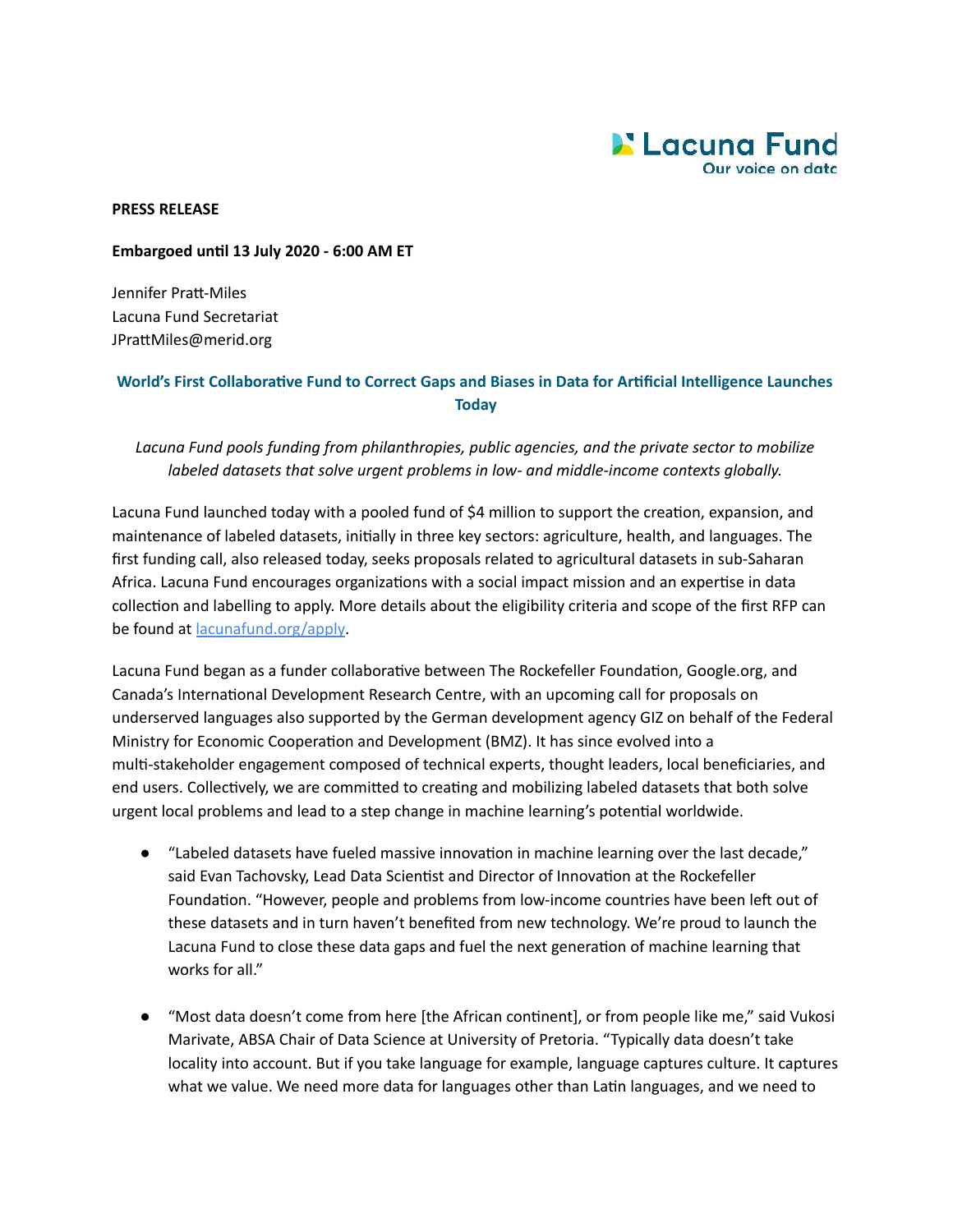collect it in a way that's shareable. This is about preservation. Otherwise most world languages won't continue to exist."

- $\bullet$  "In the AI research and innovation work that IDRC supports, a constraint that comes up time and time again is the lack of high-quality, locally relevant labelled datasets," said Matthew Smith, Senior Program Specialist at Canada's International Development Research Center (IDRC). "We will be launching AI innovation research networks in different domains. But if we launch them and they don't have good data to work from, then they're not set up for success."
- "The goal is open datasets. But this is bigger than just creating the datasets," said Daphne Luong, Director of Engineering at Google AI Research. "We want to create innovative, scalable and replicable data protocols, so they can be applied to different data domains as well as other geographical regions. Eventually we hope that more representative and accessible data will allow machine learning to better serve communities worldwide."
- "Lacuna Fund is unique—it's truly a breakthrough for machine learning researchers," said Dina Machuve, Lecturer at Nelson Mandela African Institute of Science and Technology and a member of the Data Science Africa Secretariat. "There may even be emerging researchers that we discover as a result of the Fund's calls for proposals as the Fund fosters a growing community."
- "Local ownership and capacity building are two of the cornerstones of German development cooperation," said Lea Gimpel, co-lead of the "FAIR Forward -- Artificial Intelligence for All" initiative at the Deutsche Gesellschaft für Internationale Zusammenarbeit (GIZ). "The Lacuna Fund offers the exciting opportunity to support local communities in their existing and nascent work to create and maintain open datasets for the development of AI solutions geared towards the sustainable development goals (SDGs)."
- "Google.org helps bring the benefits of technology to everyone through funding, innovation, and expertise. We've seen firsthand the barrier to new solutions that a lack of labeled datasets addressing local problems presents," said Micah Berman, Manager at Google.org. "As we launch this Fund, we're looking forward to joining alongside our collaborators and organizations in low-and-middle-income contexts to grow their capacity to collect, curate, and own data relevant to their needs -- ultimately unlocking the power of AI to deliver new social sector solutions."

About Lacuna Fund: Machine learning has shown great potential to revolutionize solutions to critical problems, but in low- and middle-income contexts globally, a shortage of representative, labeled data puts the benefits out of reach. Lacuna Fund is the world's first collaborative effort to directly address this problem.

Guided by machine learning professionals worldwide, Lacuna Fund will provide data scientists, researchers, and social entrepreneurs in the region and their partners with the resources they need to